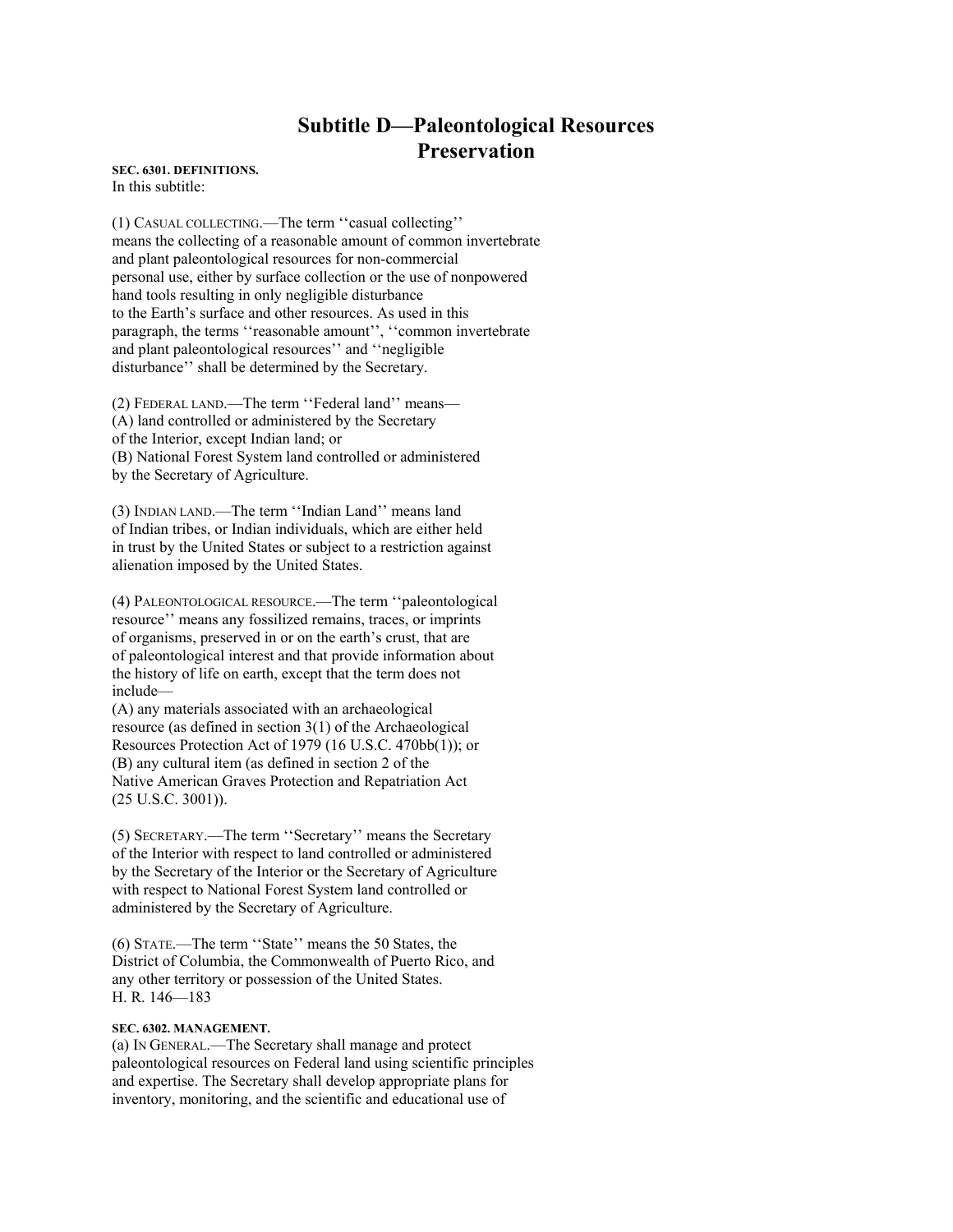paleontological resources, in accordance with applicable agency laws, regulations, and policies. These plans shall emphasize interagency coordination and collaborative efforts where possible with non-Federal partners, the scientific community, and the general public.

(b) COORDINATION.—To the extent possible, the Secretary of the Interior and the Secretary of Agriculture shall coordinate in the implementation of this subtitle.

## **SEC. 6303. PUBLIC AWARENESS AND EDUCATION PROGRAM.**

The Secretary shall establish a program to increase public awareness about the significance of paleontological resources.

## **SEC. 6304. COLLECTION OF PALEONTOLOGICAL RESOURCES.**

(a) PERMIT REQUIREMENT.—

(1) IN GENERAL.—Except as provided in this subtitle, a paleontological resource may not be collected from Federal land without a permit issued under this subtitle by the Secretary. (2) CASUAL COLLECTING EXCEPTION.—The Secretary shall allow casual collecting without a permit on Federal land controlled or administered by the Bureau of Land Management, the Bureau of Reclamation, and the Forest Service, where such collection is consistent with the laws governing the management of those Federal land and this subtitle. (3) PREVIOUS PERMIT EXCEPTION.—Nothing in this section shall affect a valid permit issued prior to the date of enactment of this Act.

(b) CRITERIA FOR ISSUANCE OF A PERMIT.—The Secretary may issue a permit for the collection of a paleontological resource pursuant to an application if the Secretary determines that— (1) the applicant is qualified to carry out the permitted

activity;

(2) the permitted activity is undertaken for the purpose of furthering paleontological knowledge or for public education; (3) the permitted activity is consistent with any management

plan applicable to the Federal land concerned; and

(4) the proposed methods of collecting will not threaten significant natural or cultural resources.

(c) PERMIT SPECIFICATIONS.—A permit for the collection of a paleontological resource issued under this section shall contain such terms and conditions as the Secretary deems necessary to carry out the purposes of this subtitle. Every permit shall include requirements that—

(1) the paleontological resource that is collected from Federal land under the permit will remain the property of the United States;

(2) the paleontological resource and copies of associated records will be preserved for the public in an approved repository, to be made available for scientific research and public education; and

H. R. 146—184

(3) specific locality data will not be released by the permittee or repository without the written permission of the Secretary. (d) MODIFICATION, SUSPENSION, AND REVOCATION OF PERMITS.— (1) The Secretary may modify, suspend, or revoke a permit issued under this section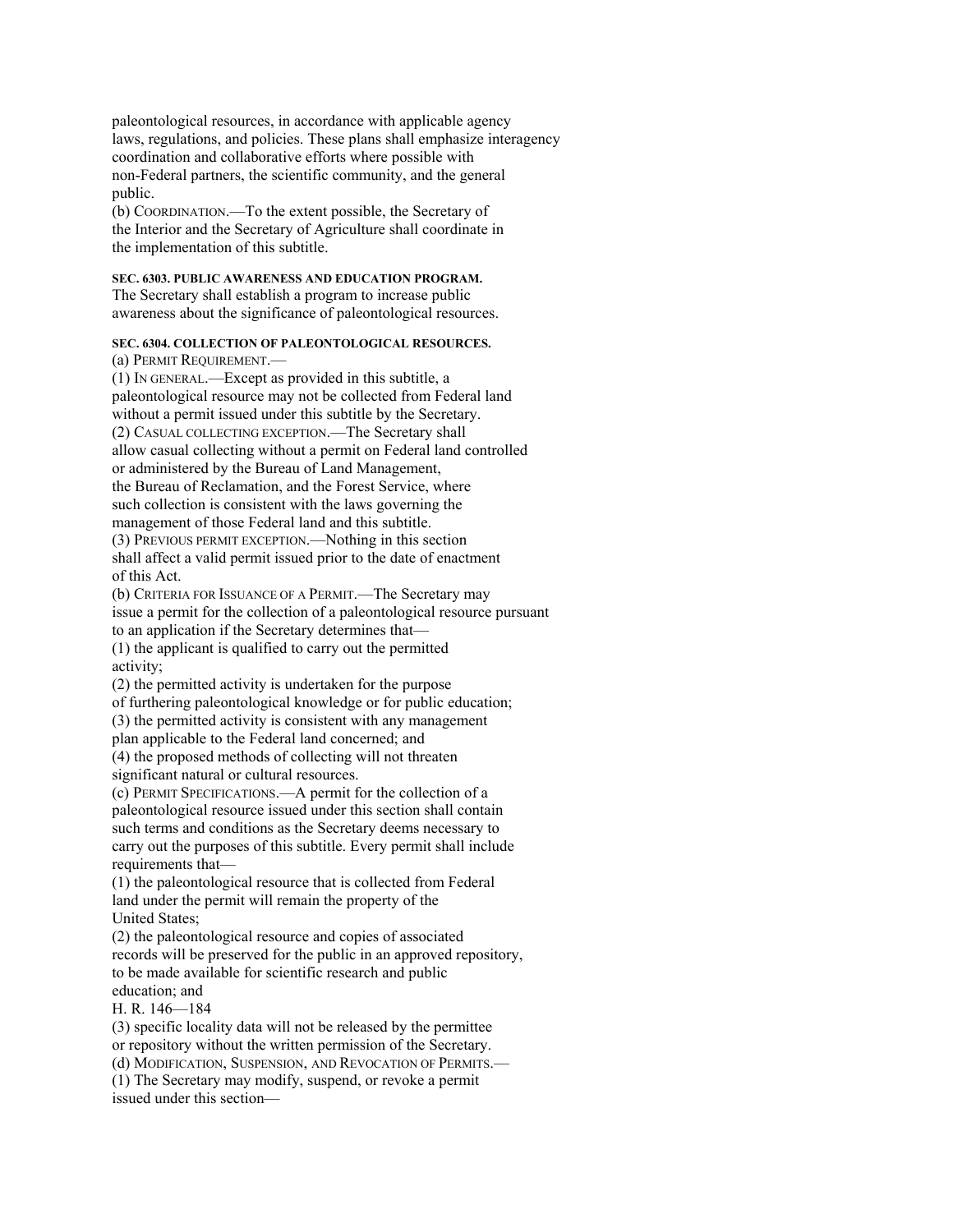(A) for resource, safety, or other management considerations; or

(B) when there is a violation of term or condition of a permit issued pursuant to this section. (2) The permit shall be revoked if any person working under the authority of the permit is convicted under section 6306 or is assessed a civil penalty under section 6307. (e) AREA CLOSURES.—In order to protect paleontological or other resources or to provide for public safety, the Secretary may restrict access to or close areas under the Secretary's jurisdiction to the collection of paleontological resources.

## **SEC. 6305. CURATION OF RESOURCES.**

Any paleontological resource, and any data and records associated with the resource, collected under a permit, shall be deposited in an approved repository. The Secretary may enter into agreements with non-Federal repositories regarding the curation of these resources, data, and records.

#### **SEC. 6306. PROHIBITED ACTS; CRIMINAL PENALTIES.**

(a) IN GENERAL.—A person may not—

(1) excavate, remove, damage, or otherwise alter or deface or attempt to excavate, remove, damage, or otherwise alter or deface any paleontological resources located on Federal land unless such activity is conducted in accordance with this subtitle; (2) exchange, transport, export, receive, or offer to exchange, transport, export, or receive any paleontological resource if the person knew or should have known such resource to have been excavated or removed from Federal land in violation of any provisions, rule, regulation, law, ordinance, or permit in effect under Federal law, including this subtitle; or

(3) sell or purchase or offer to sell or purchase any paleontological resource if the person knew or should have known such resource to have been excavated, removed, sold, purchased, exchanged, transported, or received from Federal land. (b) FALSE LABELING OFFENSES.—A person may not make or submit any false record, account, or label for, or any false identification of, any paleontological resource excavated or removed from Federal land.

(c) PENALTIES.—A person who knowingly violates or counsels, procures, solicits, or employs another person to violate subsection (a) or (b) shall, upon conviction, be fined in accordance with title 18, United States Code, or imprisoned not more than 5 years, or both; but if the sum of the commercial and paleontological value of the paleontological resources involved and the cost of restoration and repair of such resources does not exceed \$500, such person shall be fined in accordance with title 18, United States Code, or imprisoned not more than 2 years, or both. H. R. 146—185

(d) MULTIPLE OFFENSES.—In the case of a second or subsequent violation by the same person, the amount of the penalty assessed under subsection (c) may be doubled.

(e) GENERAL EXCEPTION.—Nothing in subsection (a) shall apply to any person with respect to any paleontological resource which was in the lawful possession of such person prior to the date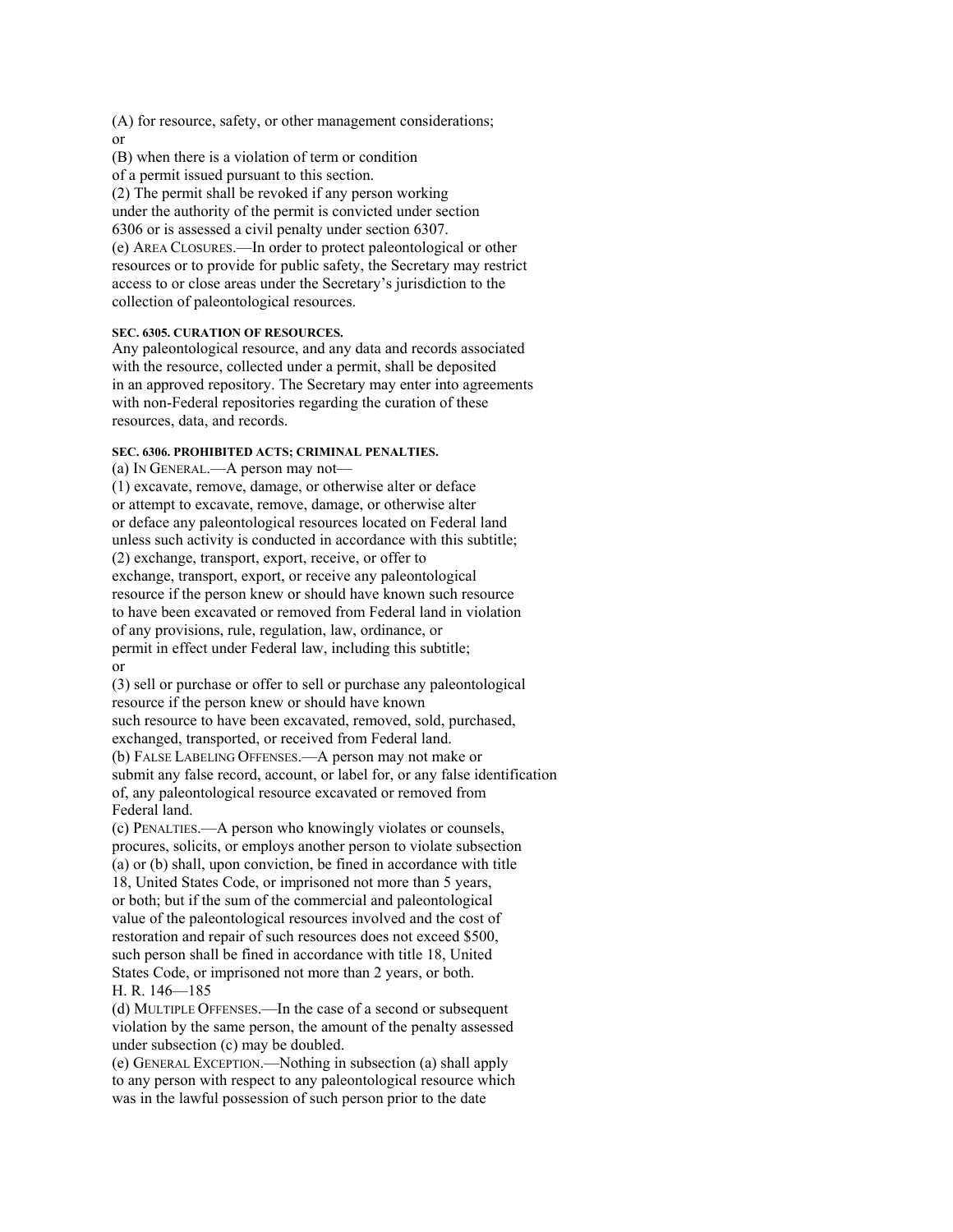of enactment of this Act.

#### **SEC. 6307. CIVIL PENALTIES.**

(a) IN GENERAL.— (1) HEARING.—A person who violates any prohibition contained in an applicable regulation or permit issued under this subtitle may be assessed a penalty by the Secretary after the person is given notice and opportunity for a hearing with respect to the violation. Each violation shall be considered a separate offense for purposes of this section. (2) AMOUNT OF PENALTY.—The amount of such penalty assessed under paragraph (1) shall be determined under regulations promulgated pursuant to this subtitle, taking into account the following factors:

(A) The scientific or fair market value, whichever is greater, of the paleontological resource involved, as determined by the Secretary.

(B) The cost of response, restoration, and repair of the resource and the paleontological site involved. (C) Any other factors considered relevant by the Secretary assessing the penalty.

(3) MULTIPLE OFFENSES.—In the case of a second or subsequent violation by the same person, the amount of a penalty assessed under paragraph (2) may be doubled.

(4) LIMITATION.—The amount of any penalty assessed under this subsection for any 1 violation shall not exceed an amount equal to double the cost of response, restoration, and repair of resources and paleontological site damage plus double the scientific or fair market value of resources destroyed or not recovered.

(b) PETITION FOR JUDICIAL REVIEW; COLLECTION OF UNPAID ASSESSMENTS.—

(1) JUDICIAL REVIEW.—Any person against whom an order is issued assessing a penalty under subsection (a) may file a petition for judicial review of the order in the United States District Court for the District of Columbia or in the district in which the violation is alleged to have occurred within the 30-day period beginning on the date the order making the assessment was issued. Upon notice of such filing, the Secretary shall promptly file such a certified copy of the record on which the order was issued. The court shall hear the action on the record made before the Secretary and shall sustain the action if it is supported by substantial evidence on the record considered as a whole.

(2) FAILURE TO PAY.—If any person fails to pay a penalty under this section within 30 days—

(A) after the order making assessment has become final and the person has not filed a petition for judicial review of the order in accordance with paragraph (1); or (B) after a court in an action brought in paragraph

(1) has entered a final judgment upholding the assessment H. R. 146—186

of the penalty, the Secretary may request the Attorney General to institute a civil action in a district court of the United States for any district in which the person if found, resides, or transacts business, to collect the penalty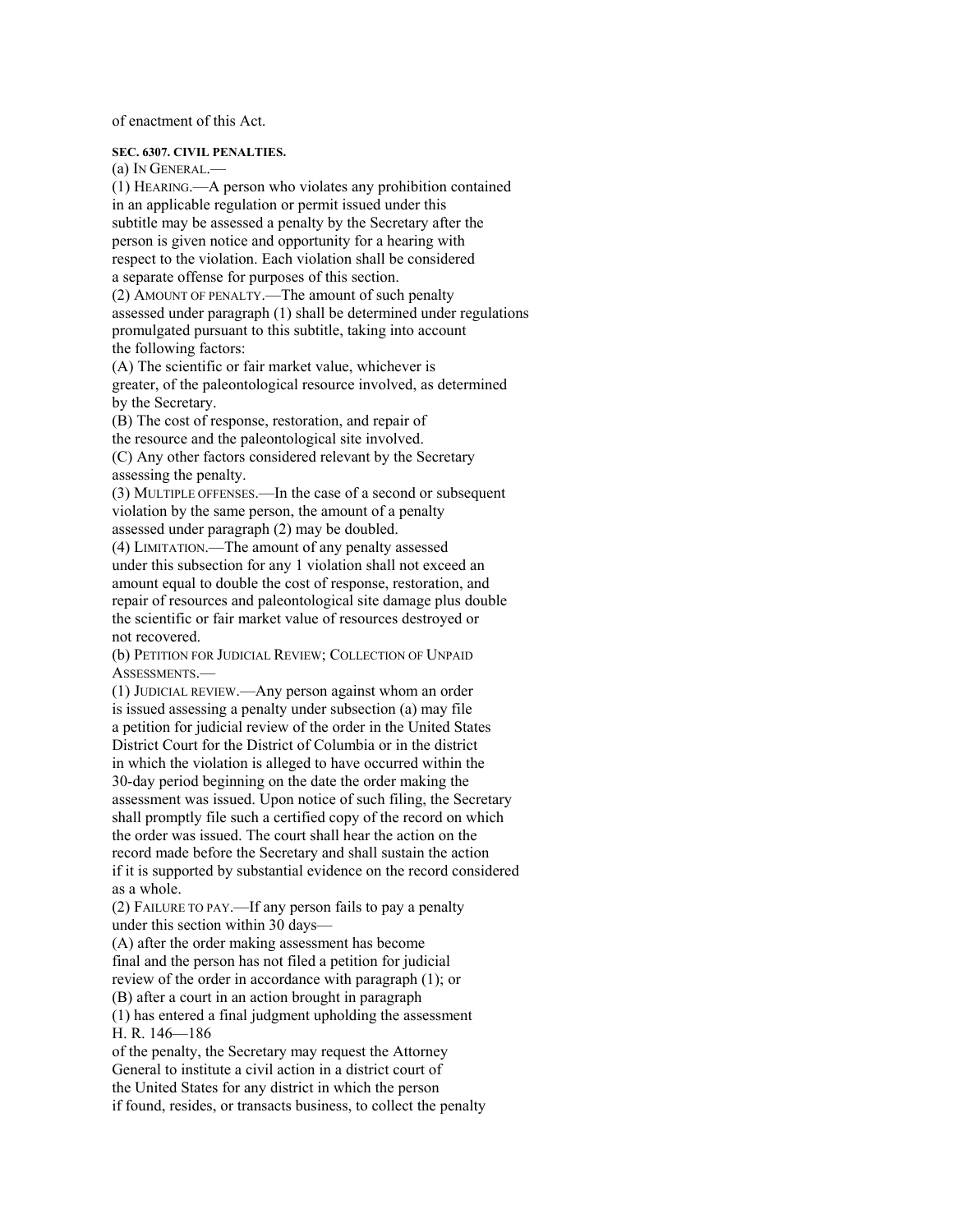(plus interest at currently prevailing rates from the date of the final order or the date of the final judgment, as the case may be). The district court shall have jurisdiction to hear and decide any such action. In such action, the validity, amount, and appropriateness of such penalty shall not be subject to review. Any person who fails to pay on a timely basis the amount of an assessment of a civil penalty as described in the first sentence of this paragraph shall be required to pay, in addition to such amount and interest, attorneys fees and costs for collection proceedings.

(c) HEARINGS.—Hearings held during proceedings instituted under subsection (a) shall be conducted in accordance with section 554 of title 5, United States Code.

(d) USE OF RECOVERED AMOUNTS.—Penalties collected under this section shall be available to the Secretary and without further appropriation may be used only as follows:

(1) To protect, restore, or repair the paleontological resources and sites which were the subject of the action, and to protect, monitor, and study the resources and sites. (2) To provide educational materials to the public about paleontological resources and sites.

(3) To provide for the payment of rewards as provided in section 6308.

# **SEC. 6308. REWARDS AND FORFEITURE.**

(a) REWARDS.—The Secretary may pay from penalties collected under section 6306 or 6307 or from appropriated funds— (1) consistent with amounts established in regulations by the Secretary; or

(2) if no such regulation exists, an amount up to  $1/2$  of the penalties, to any person who furnishes information which leads to the finding of a civil violation, or the conviction of criminal violation, with respect to which the penalty was paid. If several persons provided the information, the amount shall be divided among the persons. No officer or employee of the United States or of any State or local government who furnishes information or renders service in the performance of his official duties shall be eligible for payment under this subsection. (b) FORFEITURE.—All paleontological resources with respect to which a violation under section 6306 or 6307 occurred and which are in the possession of any person, shall be subject to civil forfeiture, or upon conviction, to criminal forfeiture.

(c) TRANSFER OF SEIZED RESOURCES.—The Secretary may transfer administration of seized paleontological resources to Federal or non-Federal educational institutions to be used for scientific or educational purposes.

#### **SEC. 6309. CONFIDENTIALITY.**

Information concerning the nature and specific location of a paleontological resource shall be exempt from disclosure under section 552 of title 5, United States Code, and any other law unless the Secretary determines that disclosure would— (1) further the purposes of this subtitle; H. R. 146—187

(2) not create risk of harm to or theft or destruction of